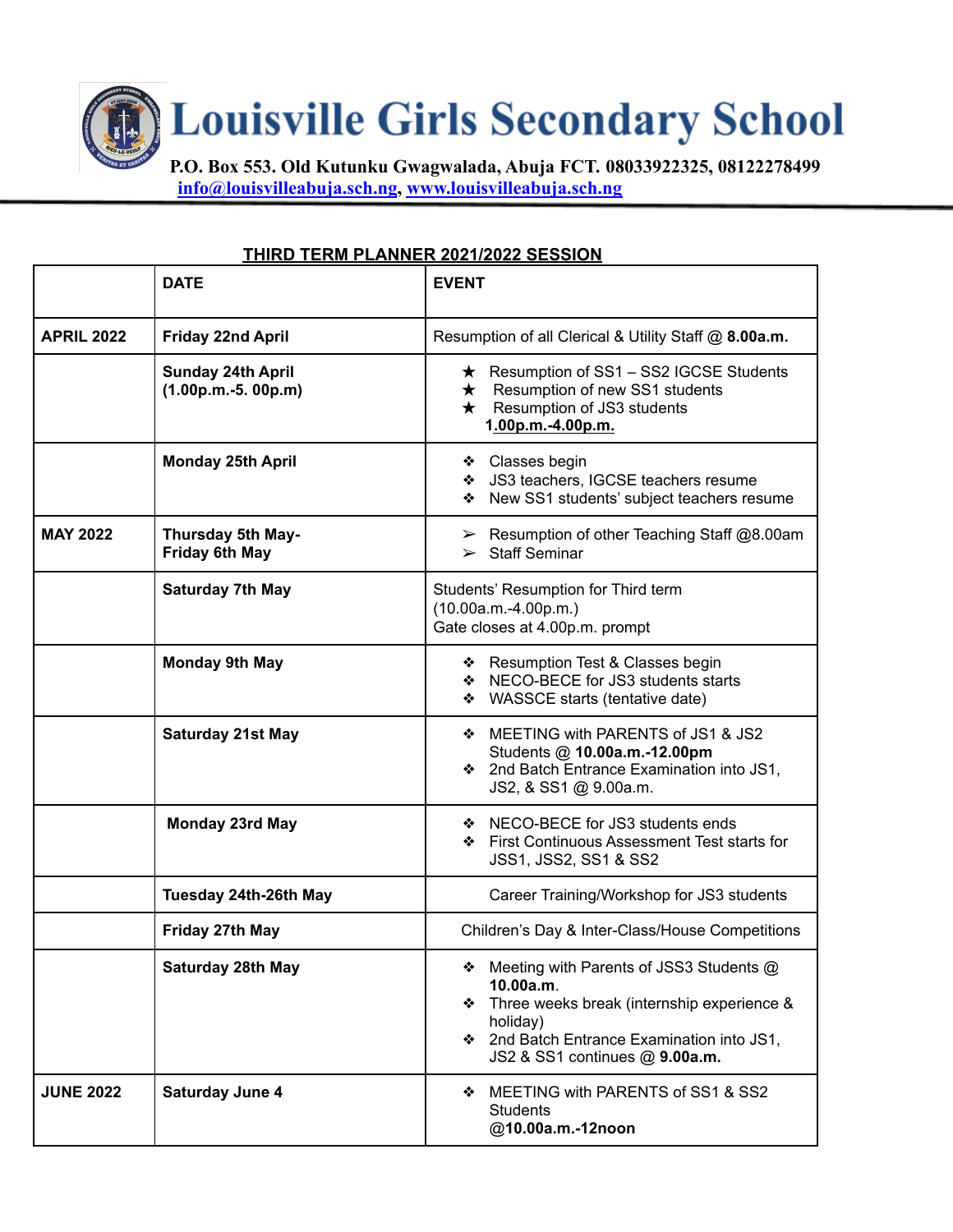|                  | Friday 10th June                | <b>End of First Continuous Assessment</b><br>❖<br><b>Commencement of Second Continuous</b><br>❖<br>Assessment                                                                           |
|------------------|---------------------------------|-----------------------------------------------------------------------------------------------------------------------------------------------------------------------------------------|
|                  | Saturday 11th-Tuesday 14th June | Internal Midterm break                                                                                                                                                                  |
|                  | <b>Wednesday 15th June</b>      | <b>Classes continue</b>                                                                                                                                                                 |
|                  | Friday 17th June                | Release of over 20 marks<br>❖<br>Inter-School Quiz & Debate Competition<br>❖<br>(Humanities 2 Department) @ 9am                                                                         |
|                  | <b>Saturday 18th June</b>       | OPEN DAY @ 8.00a.m.-11.00a.m.<br>❖<br>Resumption of JS3 students<br>❖<br>@8.00a.m.-11.00a.m.<br>❖ PTA meeting @ 11.00a.m.-1.00p.m.<br>❖ Visiting Day @ 1.00p.m.-5. 00p.m + Food<br>fare |
|                  | <b>Monday 20th June</b>         | PRE-SS1 Classes begin/ERC-BECE tentative date                                                                                                                                           |
|                  | Friday 24th June                | WASSCE ends tentatively                                                                                                                                                                 |
|                  | Saturday 25th-Sunday 26th June  | Reception of the Sacraments of First Holy<br><b>Communion and Confirmation</b>                                                                                                          |
| <b>JULY 2022</b> | <b>Friday 1st July</b>          | ❖ End of Second Continuous Assessment<br>Third Term Practical Examination ends<br>❖                                                                                                     |
|                  | <b>Monday 4th July</b>          | NECO-SSCE begins<br>❖<br>Third Term Examination Practical starts<br>❖                                                                                                                   |
|                  | <b>Friday 8th July</b>          | Third Term Examination Practical ends                                                                                                                                                   |
|                  | <b>Saturday 9th July</b>        | 2nd Batch of Entrance Examination & Interview<br>ends (JS1, JS2, SS1) @ 10.00a.m                                                                                                        |
|                  | Thursday 14th July              | ❖ Revision of Third Term work starts<br>Release of over 40 scores<br>School meeting<br>❖                                                                                                |
|                  | Friday 15th July                | Revision of Third Term Work ends                                                                                                                                                        |
|                  | <b>Saturday 16th July</b>       | PHYSICAL OPEN DAY @ 8.00a.m.-11.00a.m.                                                                                                                                                  |
|                  | <b>Monday 18th July</b>         | Third Term Examination starts                                                                                                                                                           |
|                  | <b>Wednesday 27th July</b>      | Third Term Examination ends                                                                                                                                                             |
|                  | <b>Thursday 28th July</b>       | FESTOCAS Competition @ 9.00a.m.                                                                                                                                                         |
|                  | <b>Saturday 30th July</b>       | Awards & Prize Giving Day 9.00am-11.30a.m.<br>Vacation begins @ 12 noon                                                                                                                 |
| <b>AUG 2022</b>  | <b>Thursday 11th August</b>     | NECO-SSCE ends                                                                                                                                                                          |
| <b>SEPT 2022</b> | <b>Thursday 1st September</b>   | Resumption of IGCSE students<br>8.00a.m. to 12 noon<br>Classes start at 4.00pm                                                                                                          |